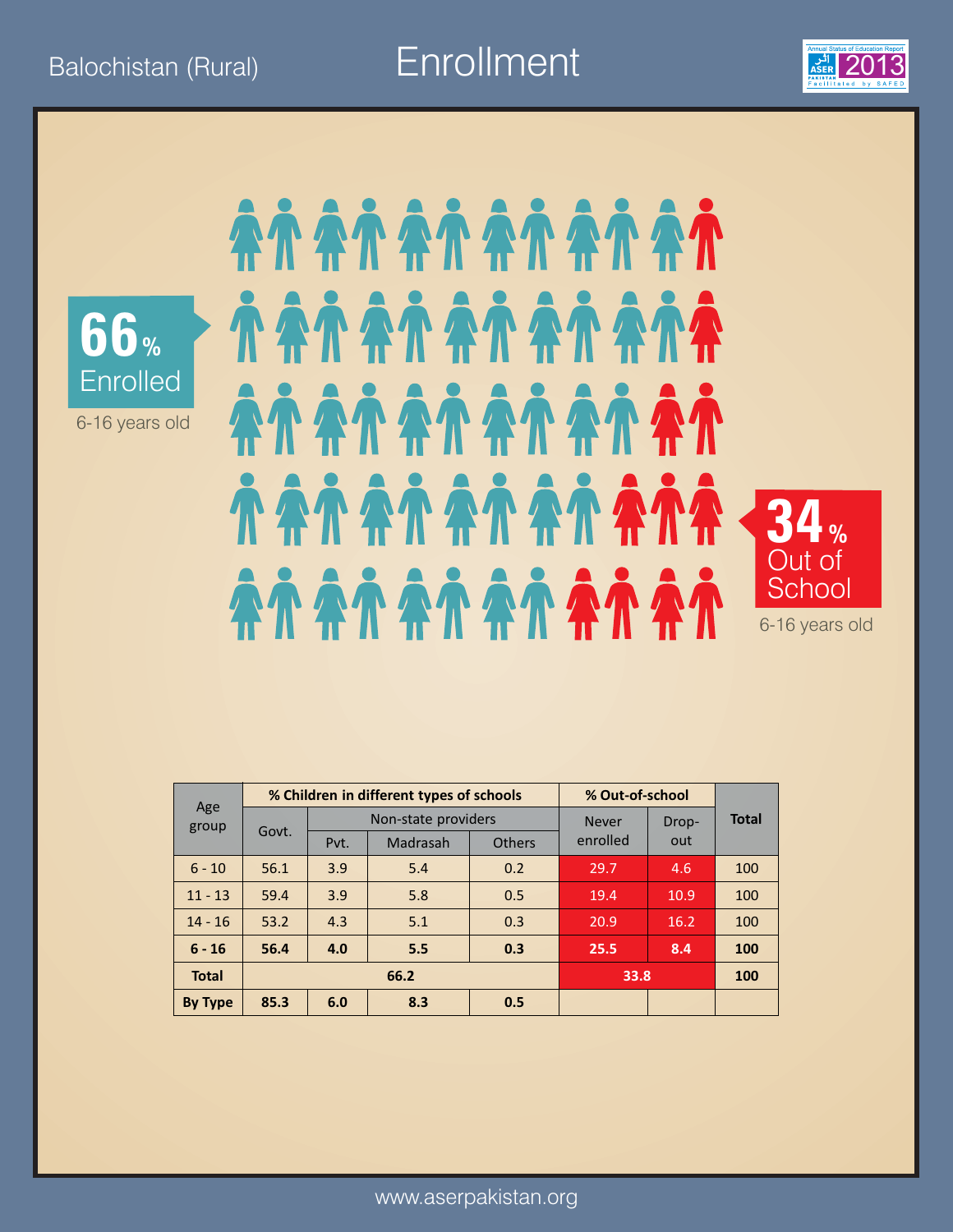Balochistan (Rural) Enrollment 2013



| School Enrollment and Out of School Children 6-16 Years (%) |       |       |                            |               |                      |                 |  |  |  |
|-------------------------------------------------------------|-------|-------|----------------------------|---------------|----------------------|-----------------|--|--|--|
| <b>Districts</b>                                            | Govt. |       | <b>Non-state providers</b> |               | <b>Out-of-School</b> | Rank*           |  |  |  |
|                                                             |       | Pvt.  | <b>Madrasah</b>            | <b>Others</b> |                      |                 |  |  |  |
| Dera Bugti                                                  | 8.8   | 0.6   | 0.8                        | 0.0           | 89.7                 | $\mathbf{1}$    |  |  |  |
| Lasbela                                                     | 31.5  | 0.9   | 0.0                        | 0.0           | 67.6                 | $\overline{2}$  |  |  |  |
| <b>Bolan</b>                                                | 39.9  | 1.5   | 1.3                        | 0.1           | 57.2                 | $\overline{3}$  |  |  |  |
| Musakhel                                                    | 45.1  | 0.8   | 1.2                        | 0.1           | 52.8                 | $\overline{4}$  |  |  |  |
| Khuzdar                                                     | 35.2  | 0.2   | 15.0                       | 0.1           | 49.5                 | 5               |  |  |  |
| <b>Nushki</b>                                               | 50.2  | 0.2   | 0.4                        | 0.1           | 49.1                 | $6\phantom{.}6$ |  |  |  |
| Qilla Saifullah                                             | 49.4  | 3.6   | 1.4                        | 0.1           | 45.5                 | $\overline{7}$  |  |  |  |
| <b>Kallat</b>                                               | 43.2  | 0.3   | 12.2                       | 0.1           | 44.3                 | 8               |  |  |  |
| Sherani                                                     | 32.6  | 0.5   | 22.5                       | 0.1           | 44.2                 | $\overline{9}$  |  |  |  |
| Kohlu                                                       | 48.3  | $6.2$ | 2.3                        | 0.3           | 42.9                 | 10              |  |  |  |
| Jafarabad                                                   | 58.1  | 0.2   | 0.0                        | 0.0           | 41.7                 | 11              |  |  |  |
| <b>Mastung</b>                                              | 50.3  | 0.5   | 8.4                        | 0.4           | 40.5                 | 12              |  |  |  |
| Ziarat                                                      | 43.6  | 0.1   | 17.7                       | 0.1           | 38.5                 | 13              |  |  |  |
| <b>Jhal Magsi</b>                                           | 64.8  | 0.4   | 0.2                        | 0.0           | 34.6                 | 14              |  |  |  |
| Qilla Abdullah                                              | 50.8  | 2.8   | 13.3                       | 0.1           | 33.0                 | 15              |  |  |  |
| Zhob                                                        | 48.5  | 1.8   | 17.5                       | 0.1           | 32.0                 | 16              |  |  |  |
| Sibi                                                        | 65.8  | 2.3   | 0.1                        | 0.1           | 31.7                 | 17              |  |  |  |
| Harnai                                                      | 58.8  | 0.3   | 4.0                        | 5.6           | 31.3                 | 18              |  |  |  |
| Chaghi                                                      | 65.7  | 1.6   | 2.6                        | 0.2           | 29.9                 | 19              |  |  |  |
| Nasirabad                                                   | 69.9  | 1.9   | 0.2                        | 0.0           | 28.0                 | 20              |  |  |  |
| Kharan                                                      | 73.3  | 1.9   | 2.2                        | 0.0           | 22.6                 | 21              |  |  |  |
| Panjgur                                                     | 77.7  | 1.8   | 0.1                        | 0.0           | 20.4                 | 22              |  |  |  |
| Loralai                                                     | 43.9  | 20.5  | 16.3                       | 0.1           | 19.2                 | 23              |  |  |  |
| Pishin                                                      | 67.1  | 11.5  | 7.6                        | 0.1           | 13.6                 | 24              |  |  |  |
| Kech (Turbat)                                               | 87.2  | 0.2   | 0.1                        | 0.3           | 12.2                 | 25              |  |  |  |
| Gwadar                                                      | 85.8  | 2.0   | 0.1                        | 0.1           | 11.8                 | 26              |  |  |  |
| Quetta                                                      | 53.2  | 34.6  | 6.0                        | 0.1           | 6.1                  | 27              |  |  |  |
| Barkhan                                                     | 92.6  | 1.8   | 0.4                        | 0.1           | 5.1                  | 28              |  |  |  |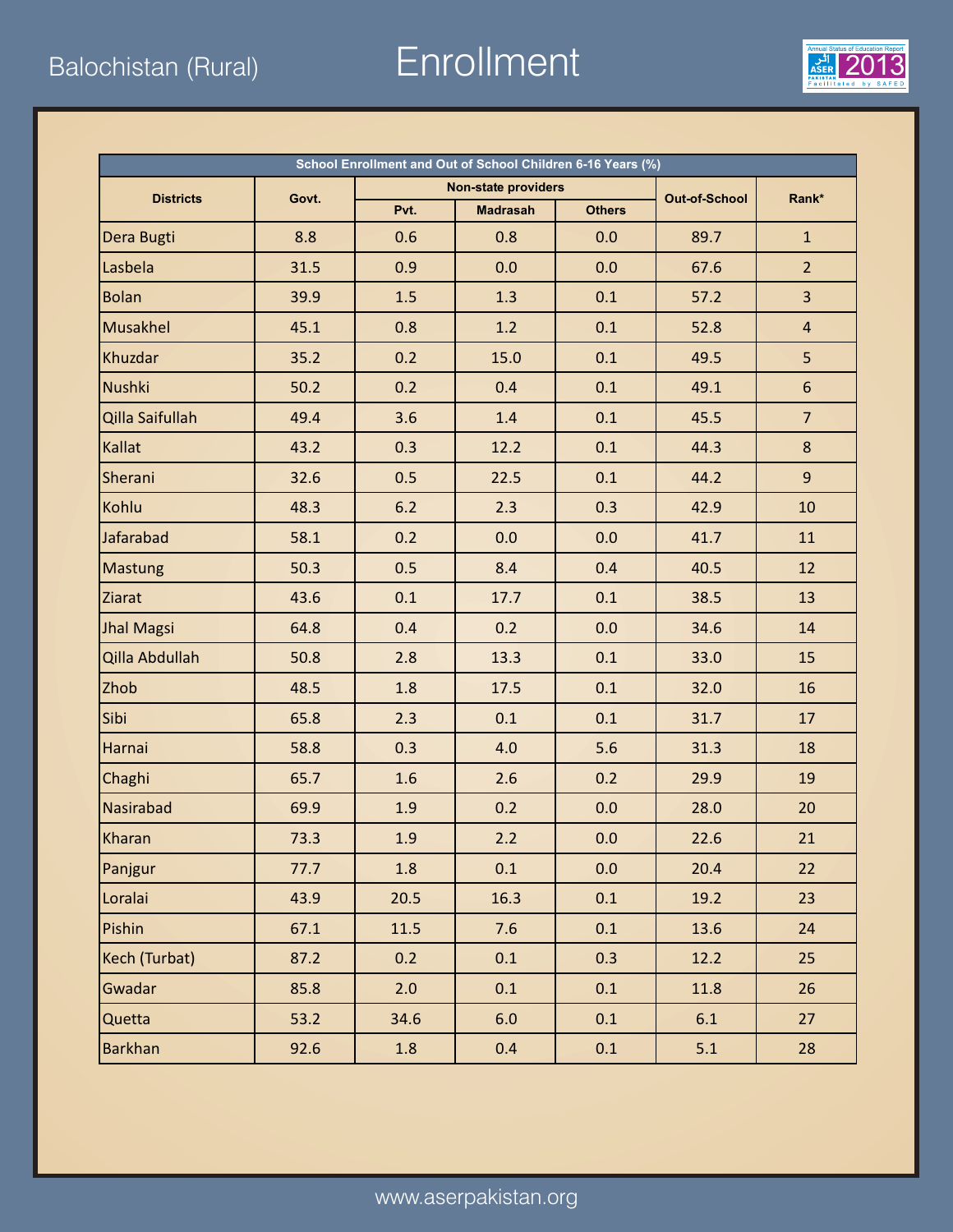



# children in class 5 can read **Story** fluently in Urdu **49%**

| Class-wise % children who can read |                |                                                                   |              |           |       |              |  |  |  |  |  |
|------------------------------------|----------------|-------------------------------------------------------------------|--------------|-----------|-------|--------------|--|--|--|--|--|
| <b>Class</b>                       | <b>Nothing</b> | Letters                                                           | <b>Words</b> | Sentences | Story | <b>Total</b> |  |  |  |  |  |
| $\mathbf{1}$                       | 37.8           | 43.5                                                              | 15.6         | 2.1       | 1.0   | 100          |  |  |  |  |  |
| 2                                  | 10.0           | 41.4                                                              | 41.6         | 4.6       | 2.3   | 100          |  |  |  |  |  |
| 3                                  | 6.4            | 20.7                                                              | 42.9         | 24.4      | 5.6   | 100          |  |  |  |  |  |
| $\overline{4}$                     | 2.9            | 11.0                                                              | 32.3         | 40.1      | 13.7  | 100          |  |  |  |  |  |
| 5                                  | 2.1            | 6.6                                                               | 18.0         | 24.6      | 48.8  | 100          |  |  |  |  |  |
| 6                                  | 1.0            | 4.4                                                               | 7.5          | 15.6      | 71.5  | 100          |  |  |  |  |  |
| $\overline{7}$                     | 1.0            | 3.7                                                               | 6.0          | 10.4      | 78.9  | 100          |  |  |  |  |  |
| 8                                  | 1.3            | 2.6                                                               | 5.1          | 5.7       | 85.3  | 100          |  |  |  |  |  |
| 9                                  | 1.2            | 4.9                                                               | 4.3          | 8.3       | 81.2  | 100          |  |  |  |  |  |
| 10                                 | 2.0            | 5.4                                                               | 5.4          | 6.8       | 80.3  | 100          |  |  |  |  |  |
|                                    |                | How to read: 3.1 % (2.1+1) children of class 1 can read sentences |              |           |       |              |  |  |  |  |  |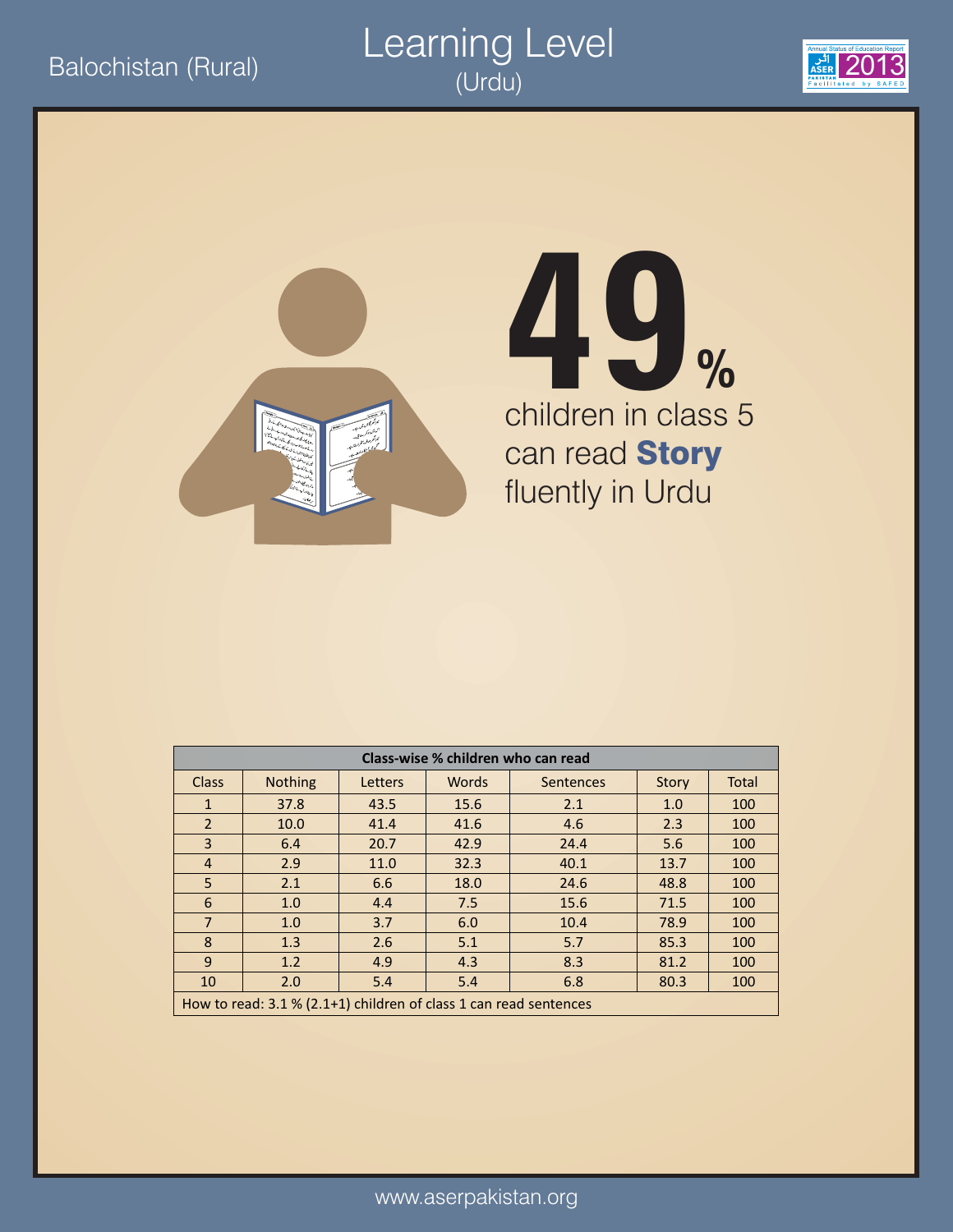### Balochistan (Rural) 2013 Learning Level (Urdu)



| Reading levels -Language for children (Class 5) |                |                |              |                  |              |                |  |  |  |  |
|-------------------------------------------------|----------------|----------------|--------------|------------------|--------------|----------------|--|--|--|--|
| <b>Districts</b>                                | <b>Nothing</b> | <b>Letters</b> | <b>Words</b> | <b>Sentences</b> | <b>Story</b> | Rank*          |  |  |  |  |
| Jafarabad                                       | 0.0            | 0.0            | 0.7          | 2.0              | 97.4         | $\mathbf{1}$   |  |  |  |  |
| Qilla Saifullah                                 | 1.4            | 0.0            | 0.0          | 1.4              | 97.1         | 2 <sup>2</sup> |  |  |  |  |
| <b>Jhal Magsi</b>                               | 0.0            | 0.0            | 1.7          | 6.7              | 91.7         | $\overline{3}$ |  |  |  |  |
| Nasirabad                                       | 0.7            | 0.7            | 1.4          | 9.9              | 87.3         | $\overline{a}$ |  |  |  |  |
| Kharan                                          | 1.7            | 1.1            | 5.6          | 11.1             | 80.6         | 5              |  |  |  |  |
| Quetta                                          | 0.0            | 0.6            | 4.1          | 18.0             | 77.3         | $6\phantom{a}$ |  |  |  |  |
| Ziarat                                          | 0.0            | 0.0            | 0.0          | 32.3             | 67.7         | $\overline{7}$ |  |  |  |  |
| Sherani                                         | 0.0            | 0.0            | 10.3         | 24.1             | 65.5         | 8              |  |  |  |  |
| Gwadar                                          | 0.0            | 0.0            | 31.9         | 2.7              | 65.4         | 9              |  |  |  |  |
| <b>Bolan</b>                                    | 3.8            | 5.8            | 11.5         | 13.5             | 65.4         | 10             |  |  |  |  |
| Kohlu                                           | 2.3            | 0.0            | 7.0          | 30.2             | 60.5         | 11             |  |  |  |  |
| Pishin                                          | 1.7            | 1.7            | 16.4         | 20.5             | 59.7         | 12             |  |  |  |  |
| Khuzdar                                         | 0.0            | 2.3            | 4.7          | 37.2             | 55.8         | 13             |  |  |  |  |
| Kallat                                          | 0.0            | 1.8            | 12.5         | 37.5             | 48.2         | 14             |  |  |  |  |
| Zhob                                            | 0.0            | 0.0            | 3.0          | 57.6             | 39.4         | 15             |  |  |  |  |
| <b>Barkhan</b>                                  | 0.7            | 0.7            | 12.1         | 53.6             | 32.9         | 16             |  |  |  |  |
| Harnai                                          | 6.1            | 6.1            | 18.2         | 42.4             | 27.3         | 17             |  |  |  |  |
| Panjgur                                         | 0.6            | 2.4            | 12.1         | 57.6             | 27.3         | 18             |  |  |  |  |
| Qilla Abdullah                                  | 2.2            | 6.5            | 51.1         | 18.5             | 21.7         | 19             |  |  |  |  |
| Dera Bugti                                      | 0.0            | 0.0            | 60.0         | 20.0             | 20.0         | 20             |  |  |  |  |
| Chaghi                                          | 2.4            | 20.6           | 17.6         | 41.2             | 18.2         | 21             |  |  |  |  |
| Lasbela                                         | 0.0            | 0.0            | 14.3         | 67.9             | 17.9         | 22             |  |  |  |  |
| Kech (Turbat)                                   | 1.9            | 2.5            | 51.6         | 29.8             | 14.3         | 23             |  |  |  |  |
| Sibi                                            | 1.4            | 17.8           | 42.5         | 24.7             | 13.7         | 24             |  |  |  |  |
| Loralai                                         | 5.7            | 9.1            | 30.7         | 40.9             | 13.6         | 25             |  |  |  |  |
| <b>Musakhel</b>                                 | 10.7           | 57.0           | 17.4         | 8.3              | 6.6          | 26             |  |  |  |  |
| <b>Nushki</b>                                   | 0.0            | 0.0            | 45.9         | 48.6             | 5.4          | 27             |  |  |  |  |
| Mastung                                         | 12.4           | 26.7           | 43.8         | 15.2             | 1.9          | 28             |  |  |  |  |

How to read: 99.4% (2.0+97.4) children of class 5 can read sentences in Jafarabad.

\*Ranking is based on children's ability to read story.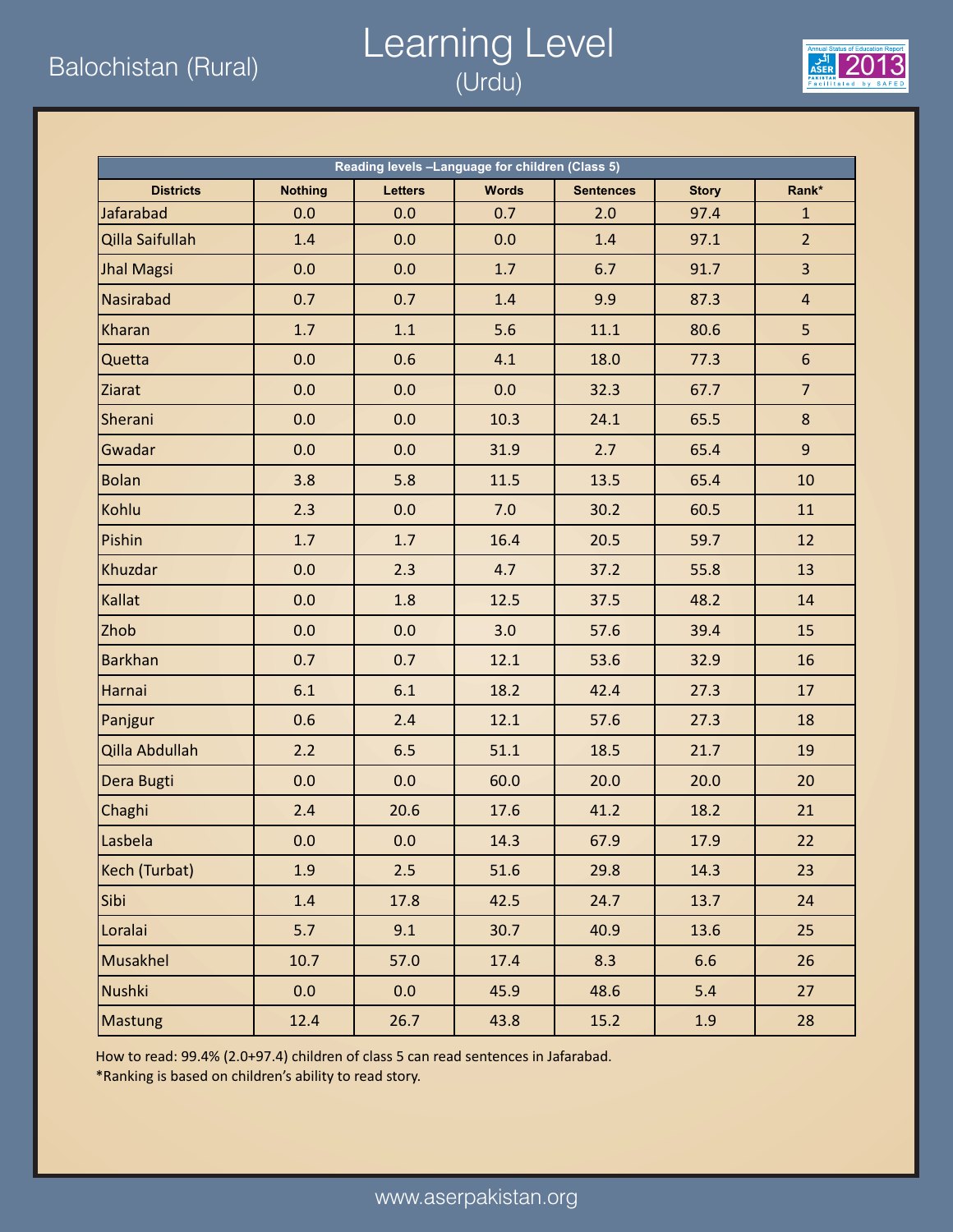#### Balochistan (Rural)<br>
Exposition (English) Learning Level (English)







children in class 5 can read **Sentences** fluently in English

| Class-wise % children who can read |                                                                 |         |                    |              |           |              |  |  |  |
|------------------------------------|-----------------------------------------------------------------|---------|--------------------|--------------|-----------|--------------|--|--|--|
|                                    |                                                                 | Letters |                    | <b>Words</b> |           |              |  |  |  |
| <b>Class</b>                       | <b>Nothing</b>                                                  | Capital | Small              |              | Sentences | <b>Total</b> |  |  |  |
| $\mathbf{1}$                       | 50.6                                                            | 35.2    | 11.0               | 2.6          | 0.6       | 100          |  |  |  |
| $\overline{2}$                     | 27.3                                                            | 38.2    | 26.7               | 6.7          | 1.2       | 100          |  |  |  |
| $\overline{3}$                     | 17.3                                                            | 16.8    | 45.4               | 16.5         | 3.9       | 100          |  |  |  |
| $\overline{4}$                     | 17.1                                                            | 9.5     | 31.8               | 30.9         | 10.7      | 100          |  |  |  |
| 5                                  | 10.6                                                            | 9.3     | 15.4               | 35.6         | 29.1      | 100          |  |  |  |
| 6                                  | 2.1                                                             | 4.2     | 10.0               | 21.9         | 61.8      | 100          |  |  |  |
| $\overline{7}$                     | 2.8                                                             | 2.7     | 6.8                | 16.5         | 71.2      | 100          |  |  |  |
| 8                                  | 3.0                                                             | 1.5     | 4.5                | 12.1         | 78.8      | 100          |  |  |  |
| 9                                  | 4.5                                                             | 3.0     | 4.8                | 10.9         | 76.8      | 100          |  |  |  |
| 10                                 | 8.6                                                             | 2.6     | 9.3<br>75.0<br>4.6 |              |           |              |  |  |  |
|                                    | How to read: 3.2 % (2.6+0.6) children of class 1 can read words |         |                    |              |           |              |  |  |  |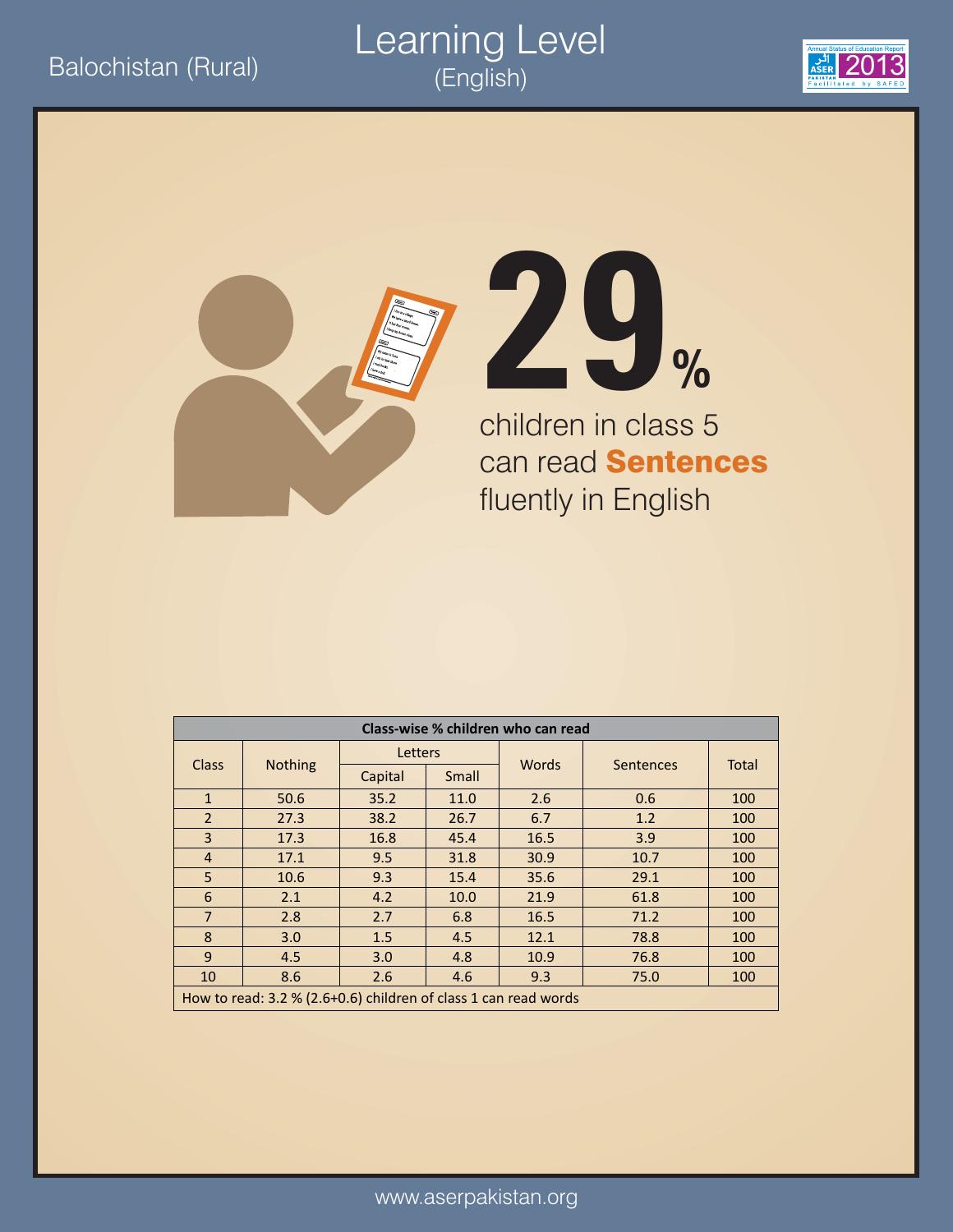### Balochistan (Rural) **2013**<br>Balochistan (Rural) *2013 (English*) Learning Level (English)



| Reading levels -English for children (Class 5) |                |                |                |              |                  |                 |  |  |  |
|------------------------------------------------|----------------|----------------|----------------|--------------|------------------|-----------------|--|--|--|
| <b>Districts</b>                               | <b>Nothing</b> |                | <b>Letters</b> | <b>Words</b> | <b>Sentences</b> | Rank*           |  |  |  |
|                                                |                | <b>Capital</b> | <b>Small</b>   |              |                  |                 |  |  |  |
| Kharan                                         | 1.7            | 1.1            | 8.4            | 20.7         | 68.2             | $\mathbf{1}$    |  |  |  |
| Gwadar                                         | 0.0            | 0.0            | 3.8            | 33.2         | 63.0             | 2 <sup>1</sup>  |  |  |  |
| Pishin                                         | 1.7            | 1.0            | 12.5           | 22.0         | 62.8             | $\overline{3}$  |  |  |  |
| Zhob                                           | 1.5            | 0.0            | 1.5            | 44.6         | 52.3             | $\overline{4}$  |  |  |  |
| Ziarat                                         | 0.0            | 0.0            | 3.2            | 48.4         | 48.4             | 5               |  |  |  |
| Quetta                                         | 1.2            | 0.0            | 7.0            | 50.0         | 41.9             | $6\phantom{.}$  |  |  |  |
| <b>Bolan</b>                                   | 5.8            | 9.6            | 9.6            | 34.6         | 40.4             | $7\overline{ }$ |  |  |  |
| Qilla Saifullah                                | 5.9            | 10.3           | 14.7           | 35.3         | 33.8             | 8               |  |  |  |
| <b>Barkhan</b>                                 | 0.0            | 0.7            | 10.8           | 58.3         | 30.2             | $\overline{9}$  |  |  |  |
| Panjgur                                        | 0.6            | 3.0            | 12.7           | 56.0         | 27.7             | 10              |  |  |  |
| Sherani                                        | 0.0            | 3.4            | 10.3           | 58.6         | 27.6             | 11              |  |  |  |
| <b>Jhal Magsi</b>                              | $5.2$          | 41.4           | 15.5           | 15.5         | 22.4             | 12              |  |  |  |
| Dera Bugti                                     | 20.0           | 0.0            | 20.0           | 40.0         | 20.0             | 13              |  |  |  |
| Kallat                                         | 1.8            | 9.1            | 16.4           | 54.5         | 18.2             | 14              |  |  |  |
| Lasbela                                        | 0.0            | 3.6            | 3.6            | 75.0         | 17.9             | 15              |  |  |  |
| Loralai                                        | 8.0            | 3.4            | 28.4           | 45.5         | 14.8             | 16              |  |  |  |
| Kohlu                                          | 4.8            | 4.8            | 9.5            | 66.7         | 14.3             | 17              |  |  |  |
| Khuzdar                                        | 0.0            | 0.0            | 19.0           | 66.7         | 14.3             | 18              |  |  |  |
| Kech (Turbat)                                  | 0.0            | 2.5            | 22.2           | 63.9         | 11.4             | 19              |  |  |  |
| Sibi                                           | 9.6            | 15.1           | 35.6           | 30.1         | 9.6              | 20              |  |  |  |
| Jafarabad                                      | 78.3           | 5.3            | 2.0            | 7.2          | 7.2              | 21              |  |  |  |
| Chaghi                                         | 1.2            | 20.4           | 16.7           | 55.6         | 6.2              | 22              |  |  |  |
| Qilla Abdullah                                 | 6.7            | 21.1           | 33.3           | 33.3         | 5.6              | 23              |  |  |  |
| Musakhel                                       | 27.7           | 27.7           | 30.3           | 9.2          | $5.0$            | 24              |  |  |  |
| Nasirabad                                      | 31.2           | 41.1           | 17.7           | 5.0          | 5.0              | 25              |  |  |  |
| Nushki                                         | 0.0            | 0.0            | 37.8           | 59.5         | 2.7              | 26              |  |  |  |
| <b>Mastung</b>                                 | 21.6           | 31.4           | 39.2           | 5.9          | 2.0              | 27              |  |  |  |
| Harnai                                         | 81.8           | 3.0            | 15.2           | 0.0          | 0.0              | 28              |  |  |  |

How to read: 88.9% (20.7+68.2) children of class 5 can read words in Kharan.

\*Ranking is based on children's ability to read sentences.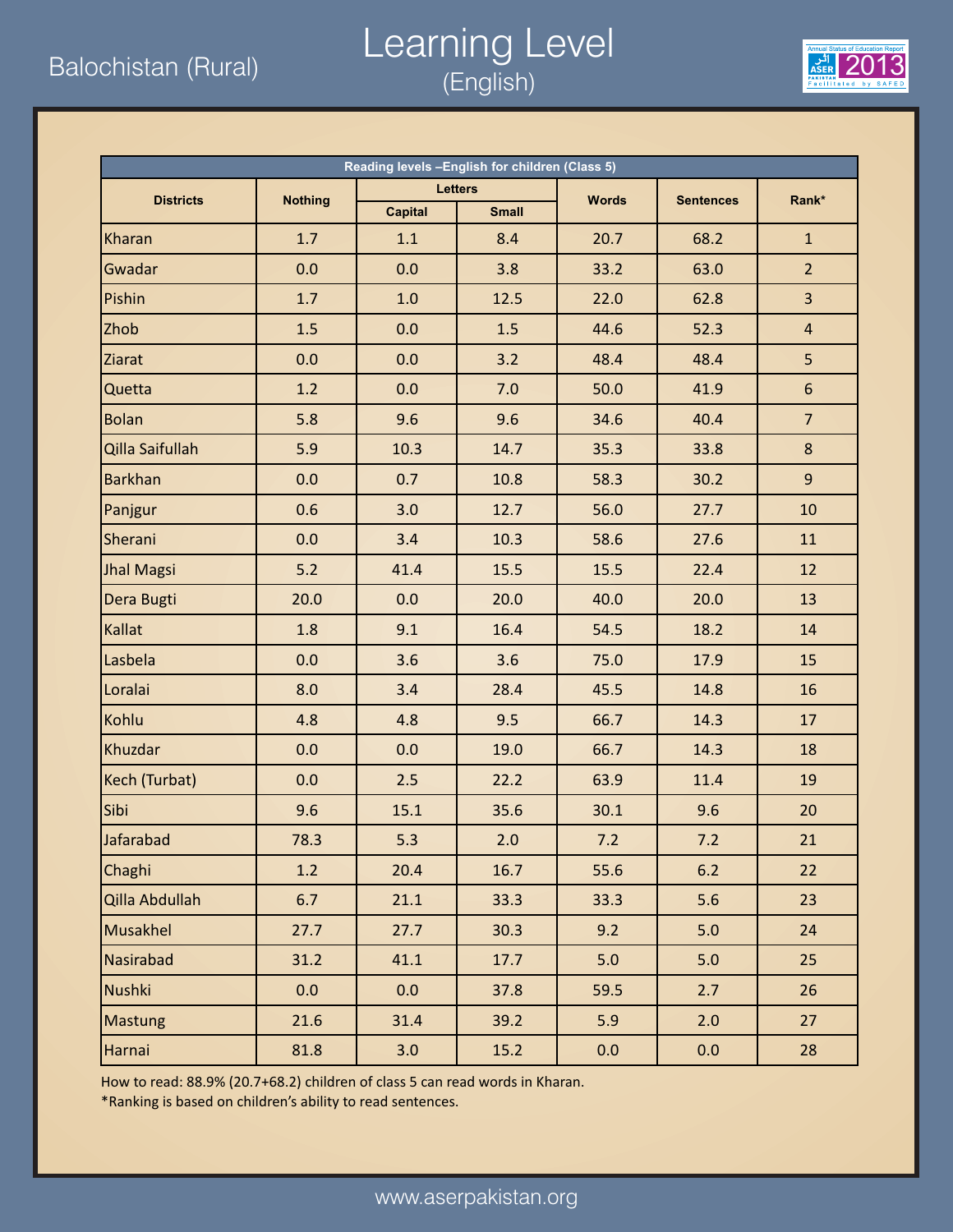#### Balochistan (Rural) 2013<br>
Arithmetic) 2013 Learning Level (Arithmetic)





# children in class 5 can do 2 digit Division **39%**

| Class-wise % children who can do |                                                                     |         |                    |                 |                 |              |  |  |  |
|----------------------------------|---------------------------------------------------------------------|---------|--------------------|-----------------|-----------------|--------------|--|--|--|
| <b>Class</b>                     | <b>Nothing</b>                                                      |         | Number recognition | Subtraction (2) | <b>Division</b> | <b>Total</b> |  |  |  |
|                                  |                                                                     | $1 - 9$ | Digits)<br>10-99   |                 | (2 digits)      |              |  |  |  |
| $\mathbf{1}$                     | 26.2                                                                | 47.5    | 23.9               | 1.7             | 0.7             | 100          |  |  |  |
| $\overline{2}$                   | 7.4                                                                 | 34.0    | 52.4               | 4.8             | 1.4             | 100          |  |  |  |
| 3                                | 4.0                                                                 | 15.2    | 55.0               | 22.2            | 3.5             | 100          |  |  |  |
| $\overline{4}$                   | 1.9                                                                 | 8.2     | 40.9               | 39.4            | 9.7             | 100          |  |  |  |
| 5                                | 1.5                                                                 | 4.0     | 22.3               | 33.5            | 38.6            | 100          |  |  |  |
| 6                                | 0.7                                                                 | 2.6     | 10.3               | 24.7            | 61.6            | 100          |  |  |  |
| $\overline{7}$                   | 0.9                                                                 | 2.0     | 9.1                | 17.1            | 70.9            | 100          |  |  |  |
| 8                                | 0.9                                                                 | 1.3     | 6.8                | 10.9            | 80.0            | 100          |  |  |  |
| 9                                | 0.8                                                                 | 1.5     | 6.5                | 12.7            | 78.5            | 100          |  |  |  |
| 10                               | 0.7                                                                 | 5.0     | 6.2                | 8.3             | 79.8            | 100          |  |  |  |
|                                  | How to read: 2.4 % (1.7+0.7) children of class 1 can do subtraction |         |                    |                 |                 |              |  |  |  |